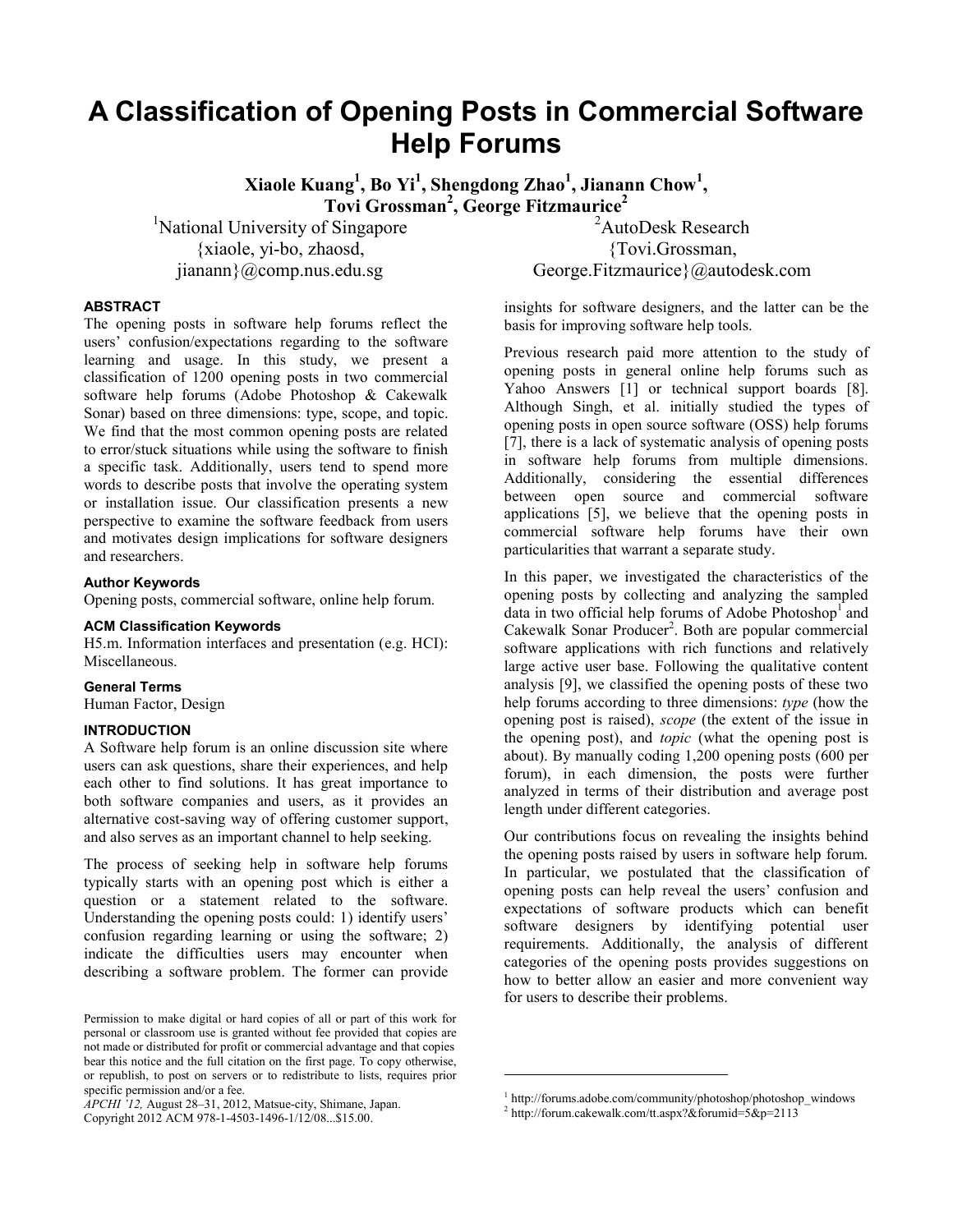#### **METHOD**

To develop the classification of the opening posts, we followed the standard steps of qualitative content analysis [9] which is defined as "a research method for the subjective interpretation of the content of text data through the systematic classification process of coding and identifying the themes and patterns. [\[2\]](#page-3-4)"

#### **Data Preparation**

We chose the official help forums of two commercial software applications: Adobe Photoshop and Cakewalk Sonar Producer. Both forums 3 host active posting activities (19,910 discussed topics for *Photoshop*, 109,083 for *Sonar* as of September  $5<sup>th</sup>$ , 2011). By collecting all opening posts within a 12-month time period (July 2009 – June 2010), the dataset consists of 6,250 opening posts in *Photoshop* and 11,488 opening posts in *Sonar*.

# **Classification and Coding**

Base on Grounded Theory [\[4\]](#page-3-5), using an initial random sample of 200 opening posts from our dataset (100 for each forum), four researchers carefully developed the coding categories to classify the opening posts. The entire process was an iteration of coding sample posts, testing inter-coder agreement, and revising the coding categories. The categories were tested and revised by the four researchers until the Cohen Kappa values for the coding of samples between two researchers was higher than 0.8.

After the coding categories were finalized, we randomly sampled another 1,200 opening posts (600 each) from the same dataset. Using the developed categories, four objective coders [9] who were not involved in the previous categorization development were recruited to manually code these opening posts. The 1,200 posts were divided into 6 groups (200 per group). For each group, two coders first independently categorized the posts; then the Cohen Kappa value was calculated to evaluate the inter-coder agreement, last the conflicted posts with inconsistent coding results between the two coders were resolved through discussion. Among the 6 groups, the average Kappa value between each two coders was 0.81.

# **RESULTS AND ANALYSIS**

l

We focused our analysis on posts related to software learning and usage. Of the 1,200 sampled questions, a number of opening posts that were not relevant (3.3% for Photoshop, 8.17% for Sonar) were identified and excluded from further analysis. The topics of these excluded opening posts ranged from discussing sales price or promotional offers, to purely social greetings to other forum users.

The remaining opening posts are classified by three dimensions independently: type, scope, and topic. We then examine these posts according to their distribution (measured in percentage) and their average post length (measured in number of words per post [\[3\]](#page-3-6)). We regard post length as a soft indicator of how complex or information-rich the issue is. In this analysis, we used the one-way ANOVA test to compare the average post length.

# **Type of Opening Post**

For the first dimension (type), we are concerned with the language composition; how the opening post was described. In particular, four different types are identified:

**Sharing**: The opening post does not ask for help, but starts a discussion by sharing a personal experience, e.g. "*I just find a way to make Notion 3 and Sonar 8 to work together. Here is what I did… how do you guys think about it?*"

**Error/Stuck**: The opening post seeks help regarding a situation that prevents users from carrying out a function or operation, e.g. "*CS5 suddenly stops working right after it opens. Any thought?*"

**How-To**: The opening post seeks help, but it is not about a problem or error encountered within a function or feature. Instead, it inquires about a specific procedure, such as how to finish a certain task or use a specific function, e.g. "*How do I show two images on my monitor simultaneously?*"

**Inquiry:** The opening post seeks help by asking for information or exploring the functionality of the application, e.g. "*Is Sonar 8 compatible with XP 64?*"

Figure 1 reveals the distribution of opening posts and the average post length across the different types. Overall, it shows that the most common type of opening posts is *Error/Stuck* (>47%). In Singh et al.'s study about OSS forums, they reported the most common type of questions is *How-To* (34 out of 80, 42.5%) [\[7\]](#page-3-2). Although further confirmation needs to be done, one possible reason is that the community-updated nature of OSS [\[5\]](#page-3-3) increases the flexibility of software functions. This may motivate more *How-To* questions in users' learning/exploring process.



**Figure 1. The distribution of opening posts and average post length for different types**

Considering the average length for the different types of opening posts, it suggests that the longest type is *Sharing*

<sup>&</sup>lt;sup>3</sup> In this paper, *Photoshop* and *Sonar* refer to both the forum and the application.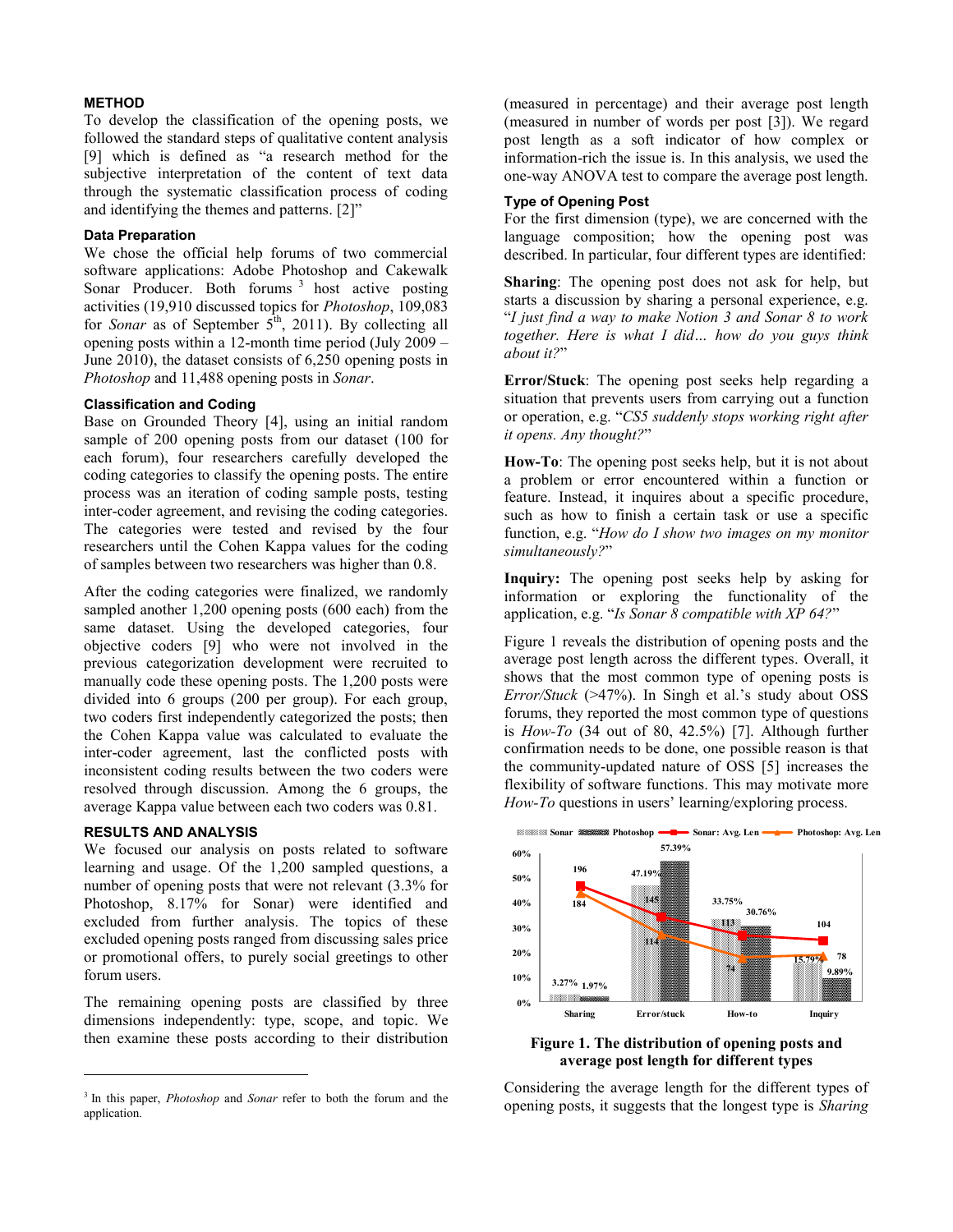$(p < .001)$ . A sharing opening post normally describes the personal experience or opinions with the intention to start a discussion with other community members. In such posts, users need to explain the step-by-step procedures they have performed, which will invariably lead to more detailed and longer descriptions.

#### **Scope of Opening Post**

For the second dimension (scope), we capture the extent of that the raised software issues may affect (e.g. strictly within the application or beyond it).



**Figure 2. The distribution of opening posts and average post length for different scopes**

**Intra-Application**: The scope of the opening post is limited to the application itself, e.g. "*In the history panel, how can I set the source for the history brush?*"

**Cross-Application**: The scope of the opening post involves other software applications, e.g. "*Does Notion 3 (another application) run smoothly with Sonar?*"

**Operating System**: The scope of the opening post involves operating systems, e.g. "*How good is Sonar 8.5 on Windows 7?*"

**Hardware**: The scope of the opening post involves specific hardware, such as graphic cards or scanners, e.g. "*After I installed a new tablet, Photoshop could no longer detect my graphics card.*"

While categorizing the scopes of the posts, we are only concerned with the content of the posts rather than their possible causes. For example, an opening post with the description "*my application crashed suddenly*" is classified as the scope of Intra-Application, although the reason for the crash might be at the system level (*Operating System*). Figure 2 presents the distribution of opening posts (in percentage) and the average post length for the different scopes.

Overall, it shows the majority is about functions and features within the application (*Intra-Application*, >61%), which is not surprising since such forums are places meant for users to discuss the specific application.

However, a significant number of opening posts are actually related to the compatibility issues (the other three scopes), which suggests that the usability of software usually cannot be determined by its features and functions alone. More interestingly, such compatibility issues, especially with *Operating System*, normally indicate a consideration or even potential threat why customers hesitate to purchase the product, which should attract more attention from the development company.

Further analysis of the length factor reveals that opening posts that relate to the operating system are the most verbose ( $p < .01$ ). This is possibly because that a problem the topic of *Operating System* often suggests a circumstance that is urgent and needs to be solved; users may consider such problem as more critical and attempt to attach all relevant information to attract replies.

## **Topic of Opening Post**

For the third dimension (topic), we are interested in the subjects discussed (e.g. the events that cause the issue to be raised). Four different topics are observed:

**Installation**: The opening post describes installing or uninstalling something such as a new version of the application or an upgrade of the system, e.g. "*I attempted to upgrade Photoshop 7.0 to 7.0.1. Suddenly, the upgrade program could not find the installation path.*"

**Maintenance**: The opening post is about how to configure the application to make it function correctly or run better, e.g. "*I'm curious how people configure their non-RAID hard drives for Sonar 8.5.*"

**Specific Task**: The opening post describes a particular task that the user intends to accomplish with the software, e.g. "*I'm creating a simple vector in Photoshop. I was wondering if you could lock the vector mask.*"

**General Learning**: The opening post inquires about the functionality of the software, e.g. "*What do you think of the tempo envelope feature?*"

Figure 3 shows the distribution of opening posts (in percentage) and average post length for these topics. It can be observed that *Specific Task* has the highest proportion  $(>42\%)$ .



**Figure 3. The distribution of opening posts and average post length for different topics**